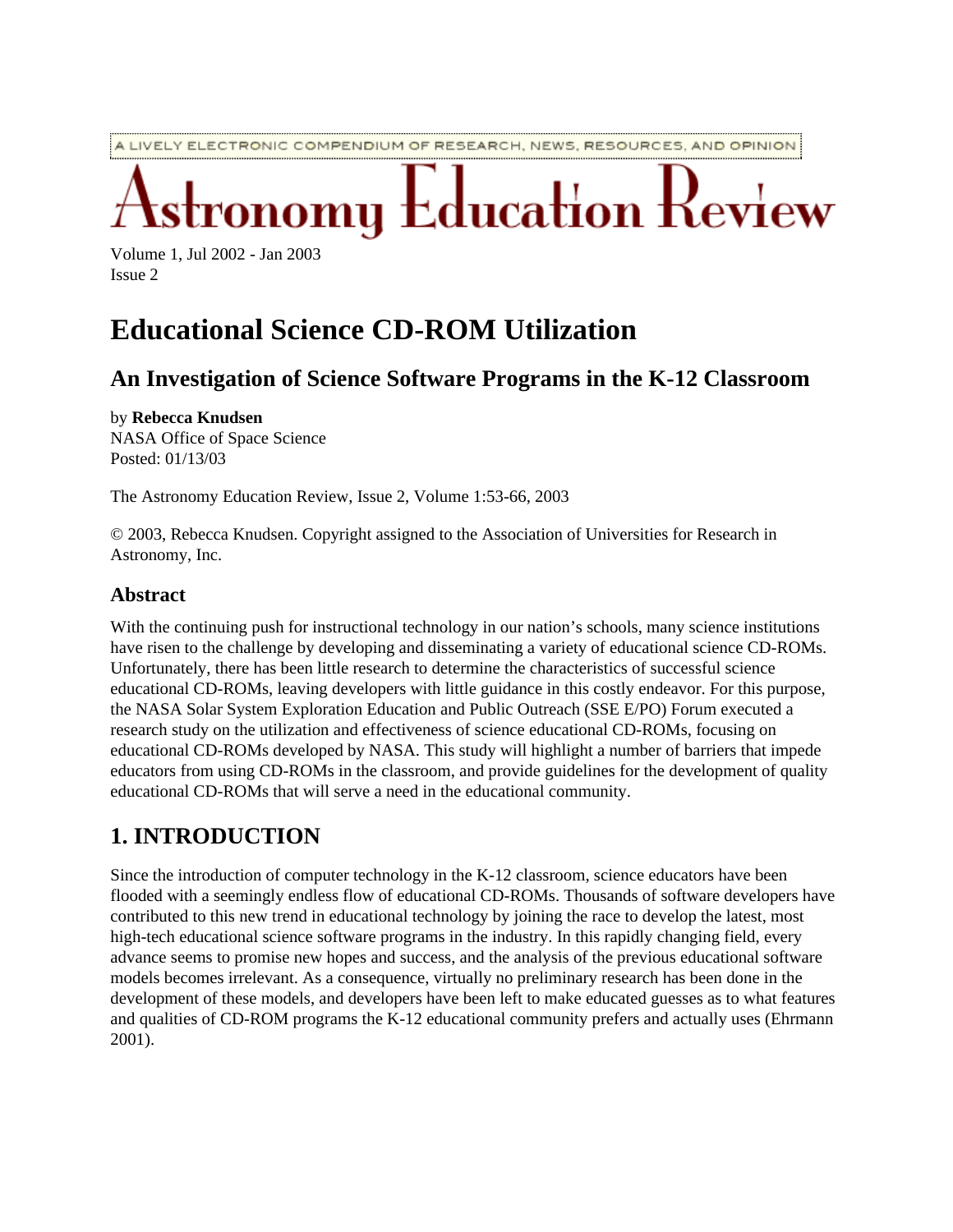This negligence has lead to a disappointing outcome in our nation's classroom. It appears that many of these exciting, high-tech, multimedia educational programs that CD-ROM developers have revered are scarcely being used in the K-12 science classroom (Becker 1999; Education Market Research 1999; McKenzie 1999; Rowand 2000). According to Pompea and Morrow (2000), "too many well-intended CD-ROMs have become little more than drink coasters." While the educational CD-ROM developers may have good intentions, these intentions do not directly translate into educational value (Pompea & Morrow 2000).

In order to provide quality educational CD-ROM programs for our nation's science educators, developers must first seek to know their customers, their needs, and their challenges. This paper provides an in-depth analysis of the needs of our nation's science educators in terms of science educational software. The first part of the article explores the literature relating to the needs of our nation's K-12 educators and the barriers they face in using educational CD-ROMs in their instruction. The remainder focuses on a study conducted by the NASA Office of Space Science Solar System Exploration Forum, which examines the use of educational science CD-ROMs in the K-12 classroom--and in particular the use of NASA-produced science educational CD-ROMs. This paper will demonstrate that the lack of widespread usage of educational CD-ROMs can be rectified by a more careful consideration of the barriers in the educational community, and by emphasizing the quality of the CD-ROM *curriculum* rather than the delivery mechanism.

## **1.2 Educational CD-ROM Categories**

Before we can elaborate on this topic, it is necessary to clarify and define the term "educational CD-ROM." There is a wide variety of CD-ROMs on the market that are defined as educational, ranging from basic data archives to robust curriculum packages. Pompea and Morrow have defined five general subtypes of educational CD-ROMs:

*Data archive/image archive:* Data with limited explanation of contents or guidance about how to use or navigate the archives. Data often are in catalogs in ASCII form, and images are often compressed.

*Data/image library:* Collections of well-organized data and imagery with explanatory notes and any software tools needed for viewing. Explanatory material may be in the form of QuickTime movies.

*Teacher resources:* Lesson plans or classroom activities that use movies, images, and simulations. Extra data and background information may be provided also.

*Interactive lessons for students:* Purposeful interactive lessons or structured activities that allow students to learn science content or process skills. May also include teacher resources and evaluation instruments. Very strong and extensive teacher resource areas. Links to other content on the Web, and strong awareness of national science standards.

*Full-featured instructional package:* Includes some of all of the above categories. Organized to promote student inquiry and to support student research. Usually a strong emphasis on science process and has a problem-centered, investigative approach. Shows strong awareness of learning cycle with exploratory activities, as well as activities involving knowledge synthesis and going further (Pompea & Morrow 2000).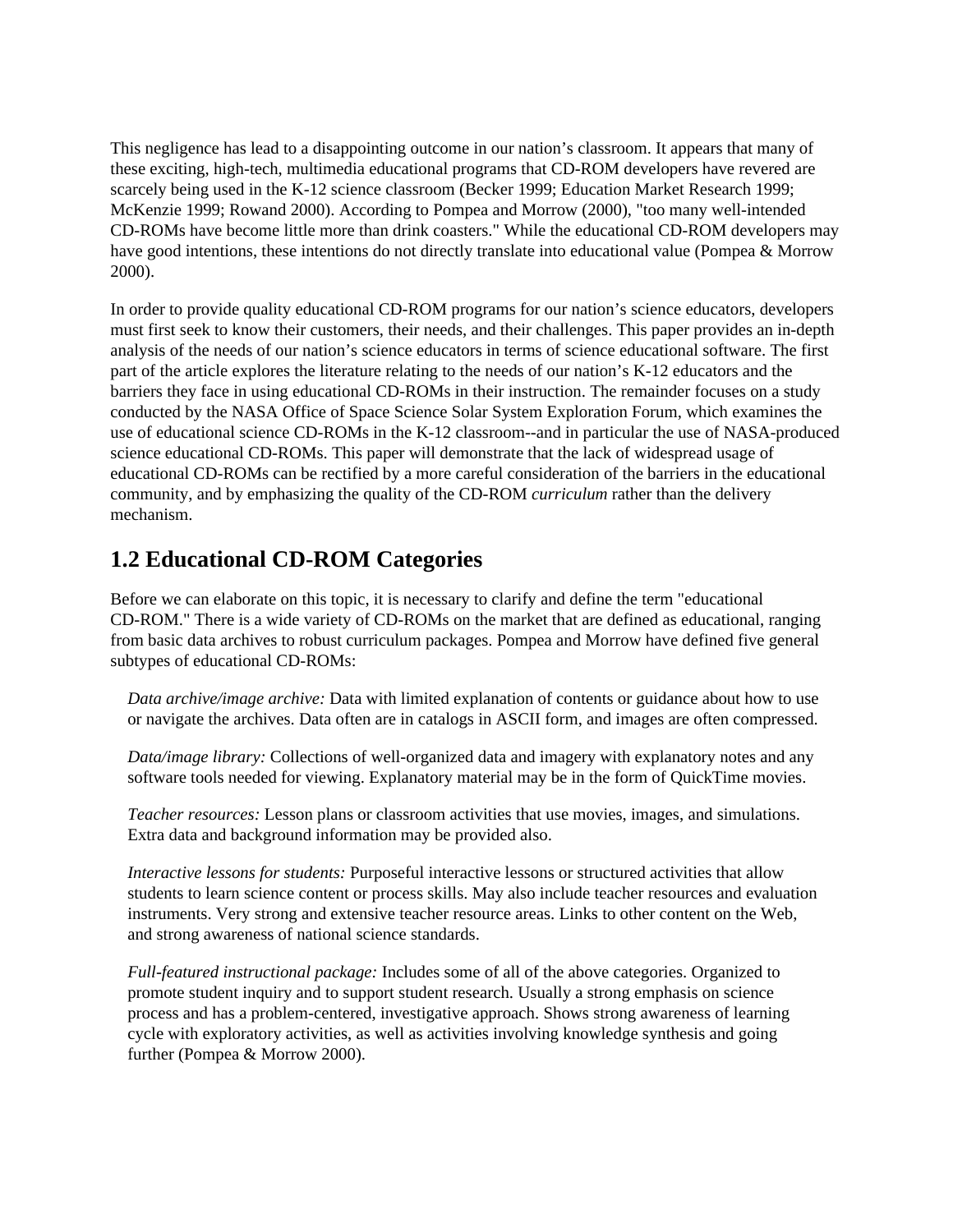The remainder of this paper will focus on the latter category of CD-ROMs, which are full-featured instructional packages.

## **2. LITERATURE SEARCH**

Existing research concerning the use of CD-ROMs in the K-12 classroom is sparse and tells little about the impact that this technology has on student learning. According to Larry Cuban (2000), "there's been a lot of research...and a lot of anecdotal evidence, but no body of serious research to measure whether technology will achieve its own goals." Most research studies to date have focused on the first level of intervention--that is, the use of educational technology by classroom educators. These studies have indicated certain trends. The most relevant conclusion has been that science educators face almost insurmountable obstacles in the implementation of educational science software in the classroom. Because of these barriers, many CD-ROMs never make it to the intended customers, the students. The obstacles to using educational technology include but are not limited to: (1) time constraints, (2) expense of CD-ROMs, (3) hardware limitations, (4) curriculum standards pressures, and (5) poor quality of CD-ROM programs.

## **2.1 Time Constraints**

Effective use of educational CD-ROMs in instruction requires a great deal of time on the part of the educator, including time to prepare for its use, search for appropriate titles, and employ the program in the classroom.

#### *2.1.1 Preparation Time*

Unlike many other professions, being an effective educator requires countless hours of at-home preparation each day. Most educators' days are filled with preparing what is required and familiar, leaving little to no time to determine how to use and integrate a new CD-ROM program. Several studies have found that one of the greatest barriers for educators to include CD-ROMs in their instruction is the amount of preparation time necessary to do so (Education Market Research 1999; Hoff 1999; U.S. Department of Education 2000). Further studies have indicated that many educators do not use CD-ROMs because of lack of release time to practice, plan, and learn how to use the technology (Marsh, Ringstaff, & Yocam 1996; Trotter 1999).

#### *2.1.2 Time to Find Appropriate CD-ROMs*

Associated with preparation time is the time required to search for appropriate educational CD-ROM titles. There are countless educational science CD-ROMs, and unlike textbooks, most school districts have no formal process for reviewing and approving these titles (Education Market Research 1999). As a result, most teachers are left to sift through mountains of CD-ROM titles with no indication of which are quality, educationally sound, and applicable to their needs (Hoff 1999; Peters 2000). According to Zehr (1999a), "truly exceptional software gets lost in the shuffle. With so many software titles...to choose from, it can be difficult and time consuming to find the good stuff." Many science teachers have become frustrated with this nearly insurmountable task, and therefore have avoided using educational CD-ROM programs altogether.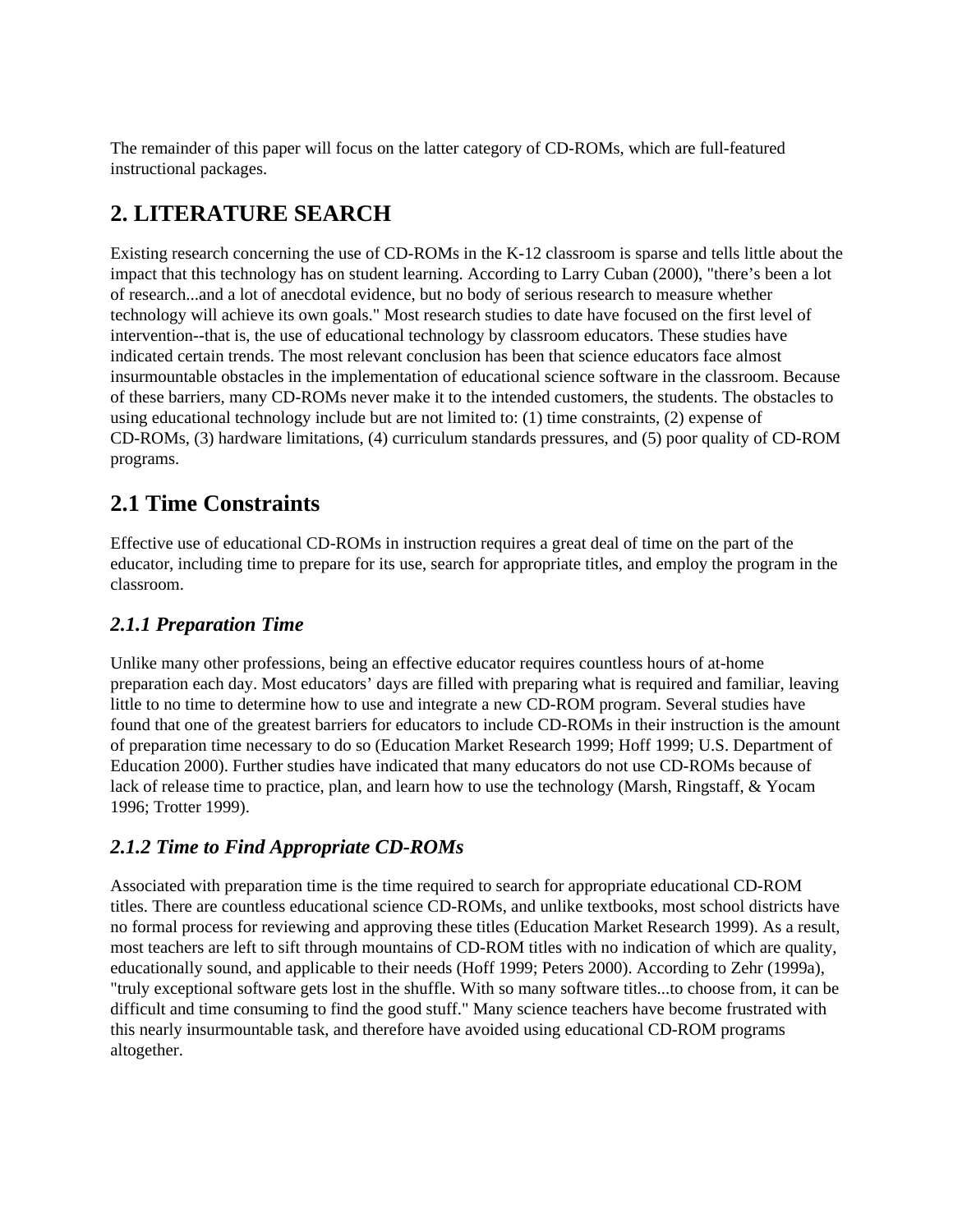#### *2.1.3 In-class Time*

Even if educators are able to find appropriate CD-ROMs and take the time to learn how to incorporate them, most will not have adequate time to use them to their full potential in the classroom. Associated with using a CD-ROM in the classroom is the time required to set up equipment (computers, projection devices, and so on), handle technical problems, and train the students on how to use the software (Zehr 1999b). While some schools are more advanced, most provide no more than one or two hours a week for students to use computers, less than 10 percent of their instruction time (Cuban 2000). The majority of the science classroom time is already "packed" with mandated curriculum content (Hoff 1999; Trotter 1999), and most educators are uncomfortable deviating from the obligatory tasks long enough to implement complex CD-ROM programs.

## **2.2 Expense of CD-ROMs**

The expense involved in purchasing the software and inserting it into teaching practices is another major obstacle to its use. In fact, many educators perceive this expense as the largest barrier to making greater use of educational CD-ROMs (Education Market Research 1999). Educational CD-ROMs are usually quite expensive, and science educators generally are not provided funds from their school districts to pay for them. One study found that approximately one out of every five teachers who use instructional software pays for it out of pocket (Education Market Research 1999). Because most educators must live on a limited budget, the great majority cannot afford this luxury. This challenge has lead to a national problem commonly known as the "digital divide," referring to the division between the high availability of technology for more affluent schools and the absence thereof for high-poverty schools (Becker 1999; Education Market Research 2000; Market Data Retrieval 2000; Zehr 1999).

## **2.3 Hardware Limitations**

Hardware limitations in the classroom contribute to the difficulties of using educational CD-ROMs. Although the number and capacity of computers in our nation's schools have increased dramatically over the past 10 years (Anderson & Ronnkvist 1999; Williams 1999), many schools still do not have the hardware capacity to use educational CD-ROMs as they are intended (U.S. Department of Education 2000). The lack of classroom computers in general is one of the most common reasons teachers do not use CD-ROMs in instruction (Education Market Research 1999; Milken Family Foundation 1999; Potter 2001). Often there are only one or two computers in a classroom--and often in nearly inaccessible areas--providing little opportunity for a CD-ROM to be used simultaneously by the entire class (Anderson & Ronnkvist 1999; Ravitz, Wong, & Becker 1999). Even more common, however, is the situation where there are enough computers in the classroom, but the computers are old, slow, unreliable, and/or not powerful enough to display the multimedia components that so many CD-ROMs contain (Education Market Research 1999; Milken Family Foundation 1999).

## **2.4 Testing/Standards Pressures**

Within the last decade, there has been a shift in our national education policy towards required curriculum standards and assessment, a movement that has had a profound impact on our nation's schools (Potter 2001). Most educators today feel that they are under extreme pressure to cover required curriculum content and prepare their students for standardized testing (Goldman, Cole, & Syer 1999; Potter 2001;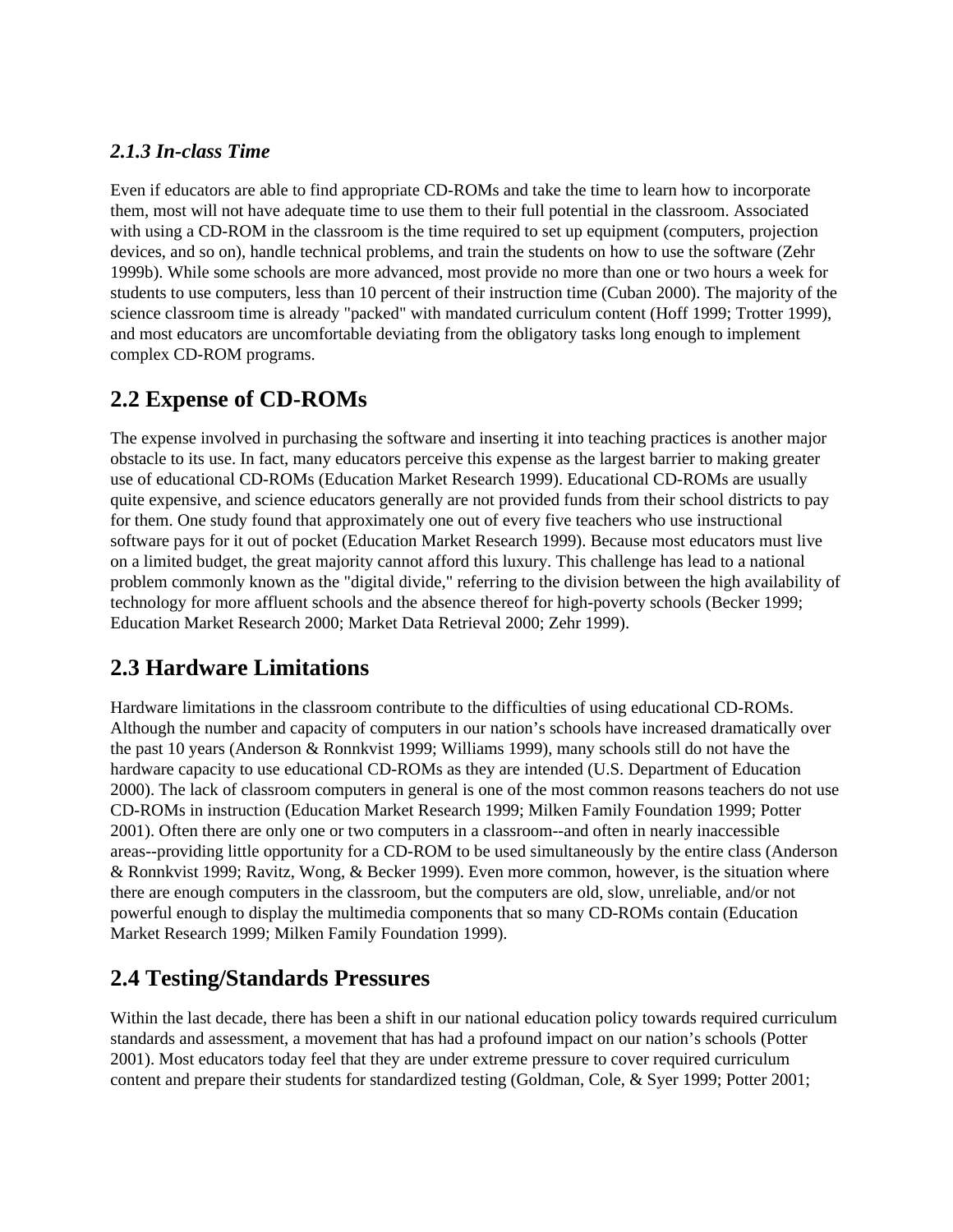Ravitz et al. 1999). Because of these pressures and the limited time allotted to use instructional technology, "if the digital content doesn't help achieve specific curriculum goals, many teachers don't want it" (Hoff 1999). Do the majority of educational science CD-ROMs help teachers achieve their curriculum goals? The answer appears to be No. According to a study conducted by Education Market Research (1999), 59% of teachers give the CD-ROMs in their classrooms a letter grade of C or lower when it comes to matching with state and district tests, and 46% of teachers admit that the extent to which their educational CD-ROMs match their state or district curricula is a "big" or "moderate" problem. It appears that for most science teachers, "it's very hard to find exactly the right piece of software that will work reliably, not lose students' interest, and...meet the requirements of the curriculum" (Cuban, as cited in Fatemi, 1999).

## **2.5 Quality of CD-ROM Programs**

Although there are several exceptional science CD-ROMs on the market, many are of inferior quality (Smith 1996). "The depth, the appropriateness, the correctness of the content that is being provided--that's where there are some people who are saying the software we have today doesn't go far enough" (Roberts, as quoted in Zehr 1999a). A large majority (75%) of teachers who do not use CD-ROMs in their instruction have indicated that the quality of the CD-ROMs is a major deterrent (Education Market Research 1999). Unfortunately, few evaluations have been done to help educators identify high-quality science CD-ROM programs (Zehr 1999a), and often educators are exposed to low-quality programs that discourage them from using others in the future.

#### *2.5.1 Ease of Use*

Several features weaken the quality of an educational science CD-ROM. The first is a difficult interface that does not ensure ease of use. A good CD-ROM must have clear instructions, easy navigation, and be easily controlled by the user (Gooden 1996). If students and educators cannot quickly determine how to use a CD-ROM, it will, in all likelihood, be put aside and never used again.

#### *2.5.2 Quality of Content*

While the first push in educational technology was simply to get computers and software into the classroom, educators are now focusing on what kind of content to put on them (Solomon 1998; Zehr 1999a). Like textbooks, educational science CD-ROMs must contain accurate, robust, and up-to-date information within their contents. The contents also must be of sound educational value and result in student learning (Potter 2001). Unfortunately, this level of quality is not always attained for educational science CD-ROMs on the market (Smith 1996).

#### *2.5.3 Interactivity*

One of the greatest indicators of quality in an educational CD-ROM program is the level of interactivity it offers. When students can interact with a program and influence the outcomes of the activities, they become engaged and motivated (Archer 1998). Unfortunately, too many of the educational science CD-ROMs on the market are comparable to "digital textbooks," offering little more than reading and looking at images (Hawkins 2001). To be effective and keep a student's interest, technology must offer something that a textbook cannot (Potter 2001).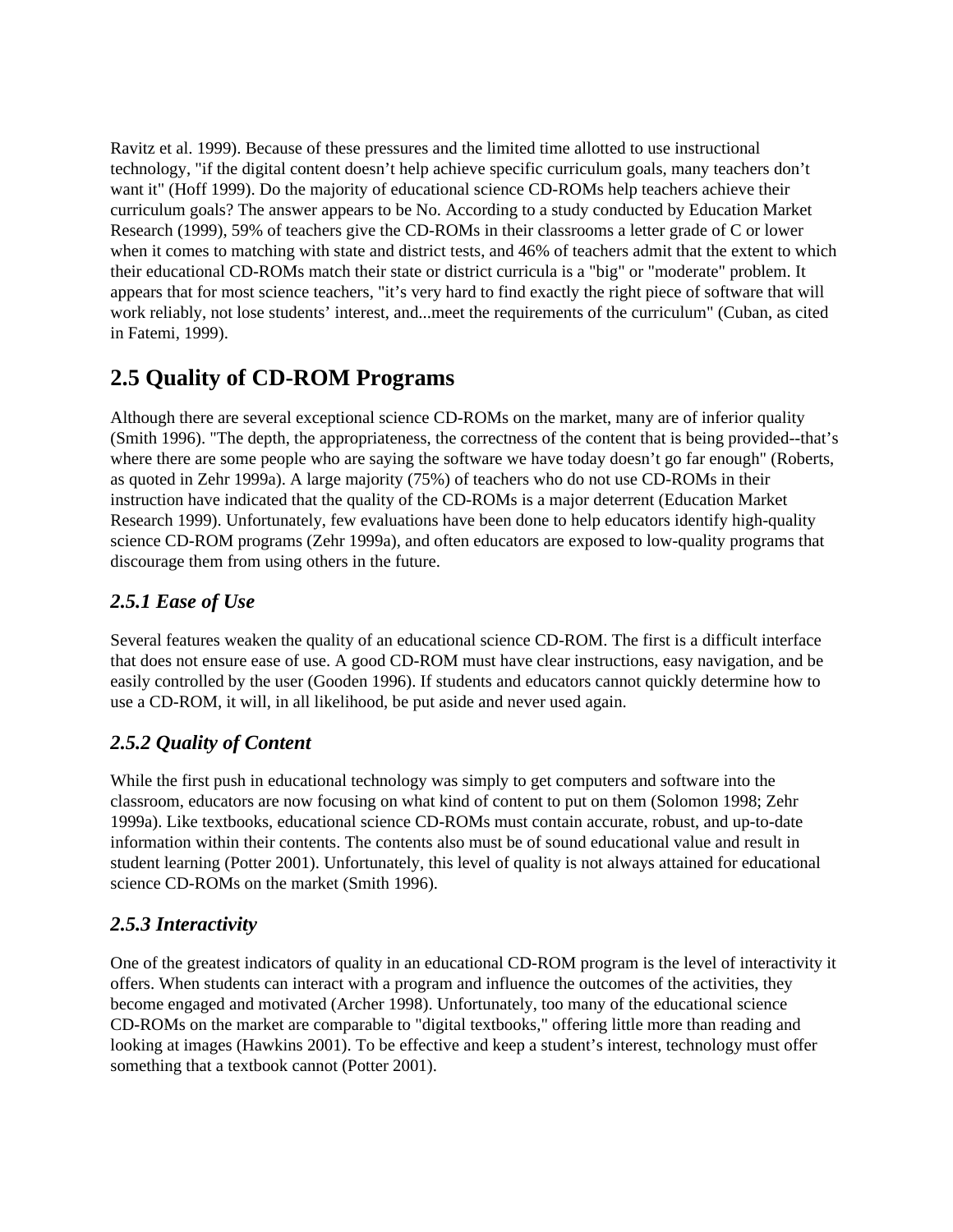#### *2.5.4 Student Learning*

No matter how exciting, entertaining, and elaborate an educational CD-ROM is, if it does not result in student learning, educators will not be satisfied (Goldman, Cole, & Syer 1999). Educators "want assurance that computers in the schools are more than expensive and entertaining toys; they desire evidence that educational computer use truly enhances learning in demonstrable ways" (Cotton 1999). Three major features of science educational software have been linked to enhanced student learning.

1. The first feature involves the capacity for students to practice what they have learned after working with the CD-ROM. According to Suppes, a professor of philosophy at Stanford University:

People who don't recognize the need for practice are only romantics out of touch with the real world. Can you imagine learning how to play basketball by only listening to a lecture and participating in discussions with critical thinking? I would consider it an example of poor quality to offer a student software...and no opportunity for practice (as cited in Zehr 1999b).

There are two prominent types of practice elements among education CD-ROMs. The first, commonly known as "drill and practice," requires students to simply memorize and regurgitate facts. The second, known as open-ended exploration, allows students to become engaged in applying the information presented (Zehr 1999a). The recent shift in educational paradigms towards constructivism has caused many to criticize "drill and practice" software, because while it does deepen understanding, students learn nothing new in the process (Archer 1998; Solmon 1998; Trotter 1999). In 1999, Wenglinsky found that students who used computers for open-ended exploration performed better on national tests than those who used computers primarily for drill-and-practice (as cited in Archer 1998).

- 2. The second feature of an educational CD-ROM that helps promote learning is the capacity to allow different students to work at different levels. A quality CD-ROM should allow students to work at different levels (Potter 2001). Many educational software reviewers agree that a good program will have the capability to automatically adjust its skill level based on the students' responses, giving advanced students more "running room" to work ahead of others (Zehr 1999b).
- 3. The third feature of a program linked to enhanced learning is the capability to provide feedback to the student. One of the greatest benefits of using technology to teach a concept is that a computer allows students to answer questions privately without the risk of being embarrassed or scolded by the teacher (Cotton 1999). Without feedback, not only is the program not taking advantage of this enormous learning opportunity, but the student will be given no indication of whether he or she is on the right track (Goldman et al. 1999). The feedback given to students may vary, but instructive, explanatory feedback is much more effective than simple Yes or No responses (Archer 1998).

#### *2.5.5 Assessment*

The final element of a quality science CD-ROM is the capacity to assess students' progress and provide that information to the teacher. If a student's progress is not tracked, the supervising teacher will have no indication of whether the student has actually learned anything in the time spent with the software. One of the benefits of tracking each step of the student's progress for later review is that it gives insight into the student's thought process (Lawton 1998). "It's the closest I think [teachers] can get to getting inside their students' minds" (Hershball, as cited in Lawson 1998).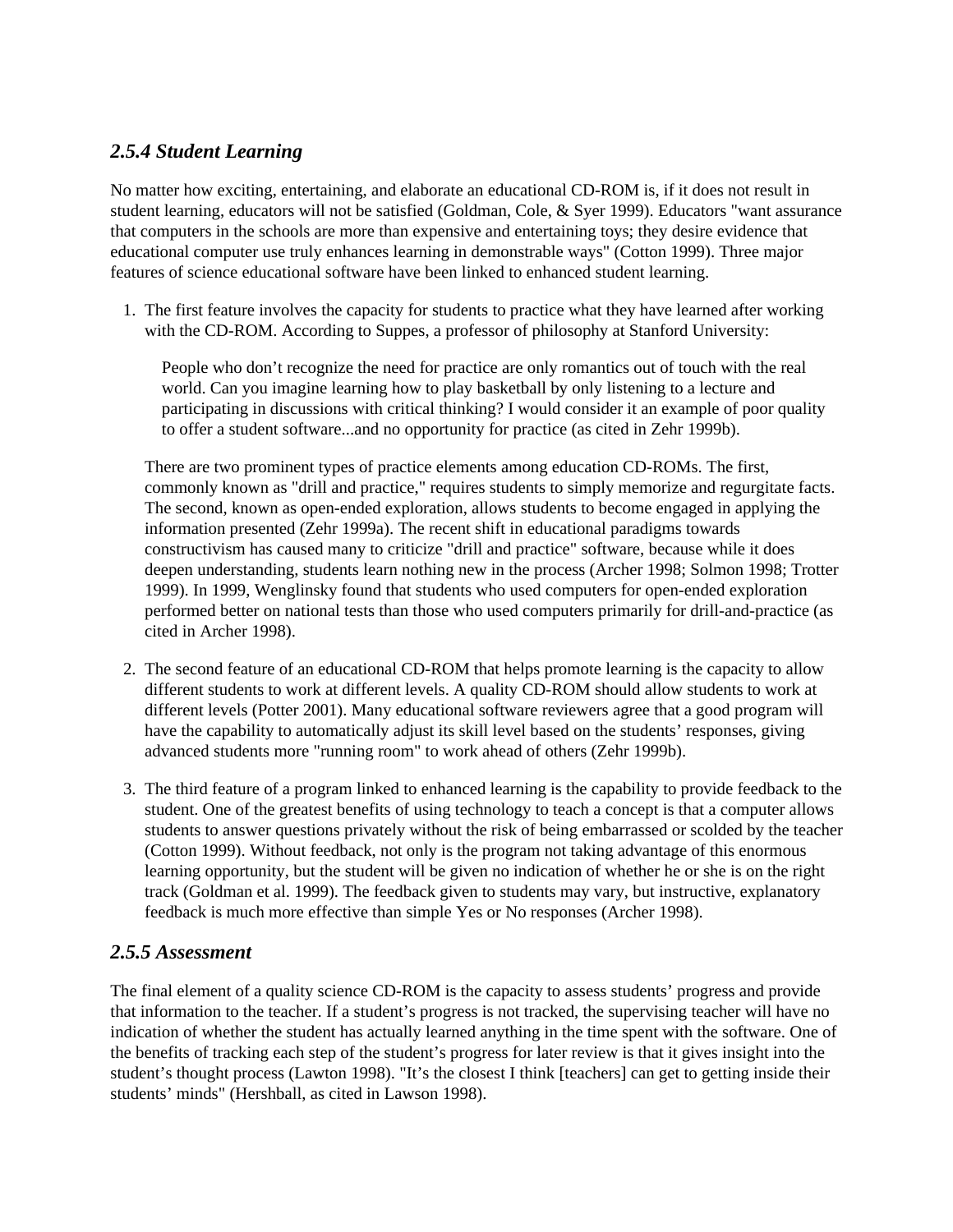## **3. STUDY RATIONALE**

While the literature search provided meaningful insights into the difficulties educators face in implementing science software programs, several factors need further investigation.

- The literature did not provide a clear picture of which science software programs are most favored by educators, which components they prefer, and why.
- Little insight is available on how educators specifically utilize software programs in the classroom or how frequently they use them.
- No large-scale study has focused exclusively on *science* software programs, or, more specifically, on science software programs developed by major science institutions such as the National Aeronautics and Space Administration (NASA).

It is for the preceding that the NASA Office of Space Science Solar System Exploration Forum has conducted this study.

## **3.1 Methodology**

The study consisted of both quantitative and qualitative research. After a series of collaborations with a number of NASA's current educational CD-ROM developers, a Likert scale questionnaire was constructed to elicit quantitative data. The questionnaire was made available online, and an invitation to respond was sent by email to approximately 4,000 educators. These educators were chosen on the basis of having received one of the following CD-ROMs: *Visit to an Ocean Planet (TOPography EXperiment for Ocean Circulation)*, *Winds of Change (NASA Scatterometer Mission)*, and *Ways of Seeing (Cassini Mission to Saturn)*. To elicit a higher response rate, educational posters and CD-ROMs were offered to those who completed the questionnaire.

Qualitative data was gathered through a series of telephone interviews with the questionnaire respondents who had indicated they were willing to participate. All interviews were recorded to ensure quality and accuracy. Both forms of data collection were considered in the data analysis and conclusions of this study.

## **3.2 Demographics**

The email invitation to respond to the questionnaire successfully reached 3216 educators. A total of 817 of these educators responded to the questionnaire, a response rate of 27%. The highest percentage of respondents represented teachers of grades 9-12 (44%), followed by 5-8 (36%) and K-4 (20%). The majority of respondents indicated they taught general science (58%), with specific disciplines in earth/space science, biology, environmental science, physics, physical science, and chemistry. There was a fairly even distribution among respondents' years of classroom experience, indicating that educators from all levels of experience use educational CD-ROMs. The distribution of educators from rural, urban, and suburban communities was also relatively even, and the majority of respondents (66%) were from schools with middle socio-economic levels.

Further investigation of the respondent demographics reveals discouraging findings about technology access in our nation's schools. As shown in Figure 1, the majority of respondents (58%) had only 1-3 computers in their classroom, and an additional 5% had zero computers. This finding has little variance across the United States, with the exception that rural schools have slightly lower percentages of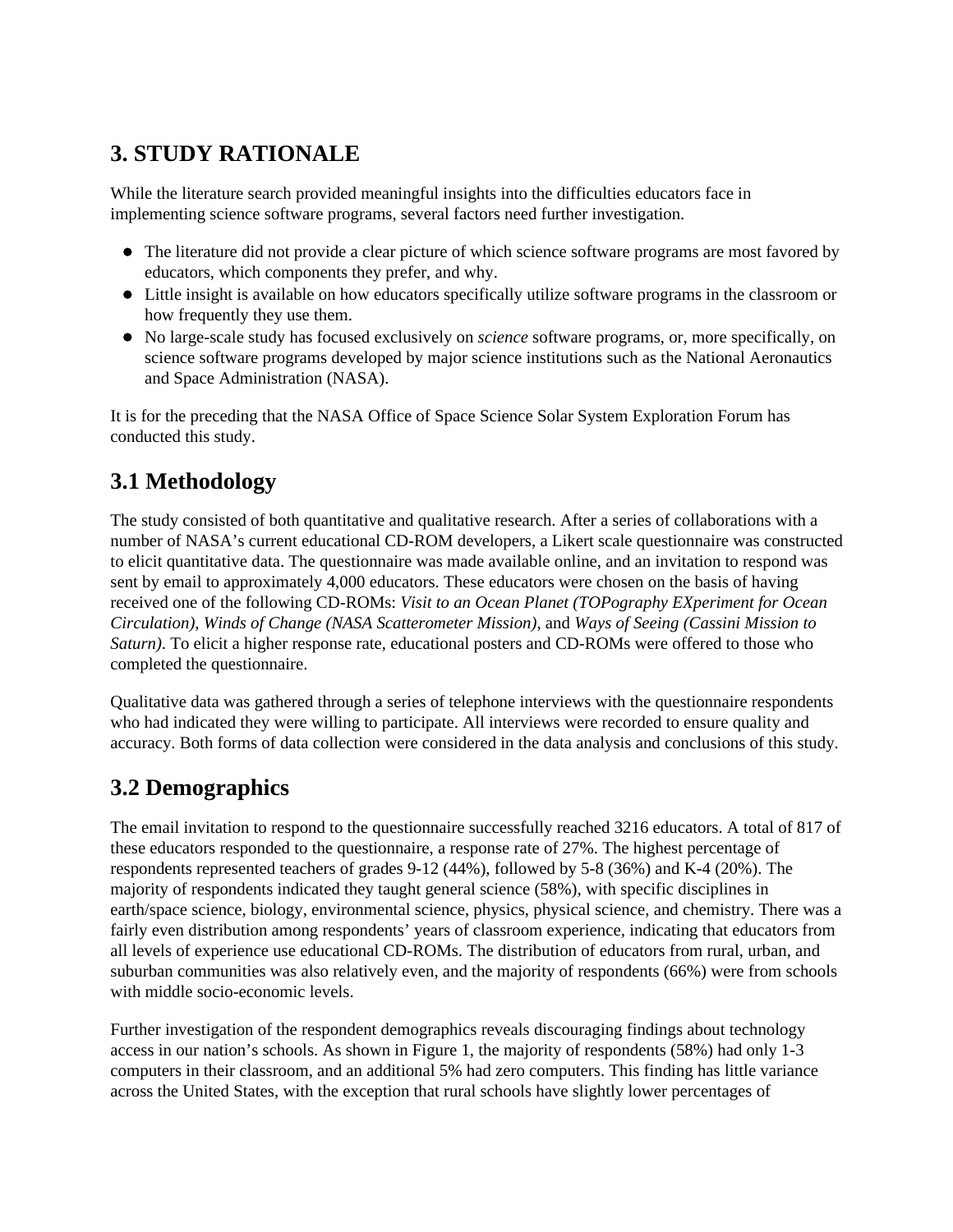classroom computers than urban schools. As one would assume, the 10% of schools with high socio-economic levels had higher percentages of classroom computers, but there was little difference in percentages between those whose levels were middle or low.



**Figure 1.** Number of classroom computers

## **3.3 Results**

The first portion of the questionnaire revealed significant findings about teacher preparation and training in educational technology. A significant percentage of respondents (13%) indicated that they had yet to receive technical training during their teaching careers. Furthermore, the large majority (73%) had never undergone a NASA-sponsored training seminar or workshop. This indicates that 73% of educators were given an educational CD-ROM from NASA with no training or instructions on its use.

The next section of the questionnaire related to the question of educational CD-ROM selection and dissemination, to discover which method is most effective in reaching educators. The respondents rated the Internet as the most common source for finding educational CD-ROMs, rated above retail stores, training/workshops, and technical resource advisors. Respondents also indicated that their selection of educational science CD-ROMs is based primarily on recommendations from others. Many also indicated that the alignment of the CD-ROM content with their curriculum is an important factor in their selection process.

One of the key objectives of our research was to determine the degree of utilization of science educational CD-ROMs, primarily those developed by NASA. Thirty percent of the respondents indicated that the particular NASA CD-ROM they were given was never used in their classroom instruction. Reasons given for not doing so fell into three general categories: (1) technical difficulties, (2) lack of time, and (3)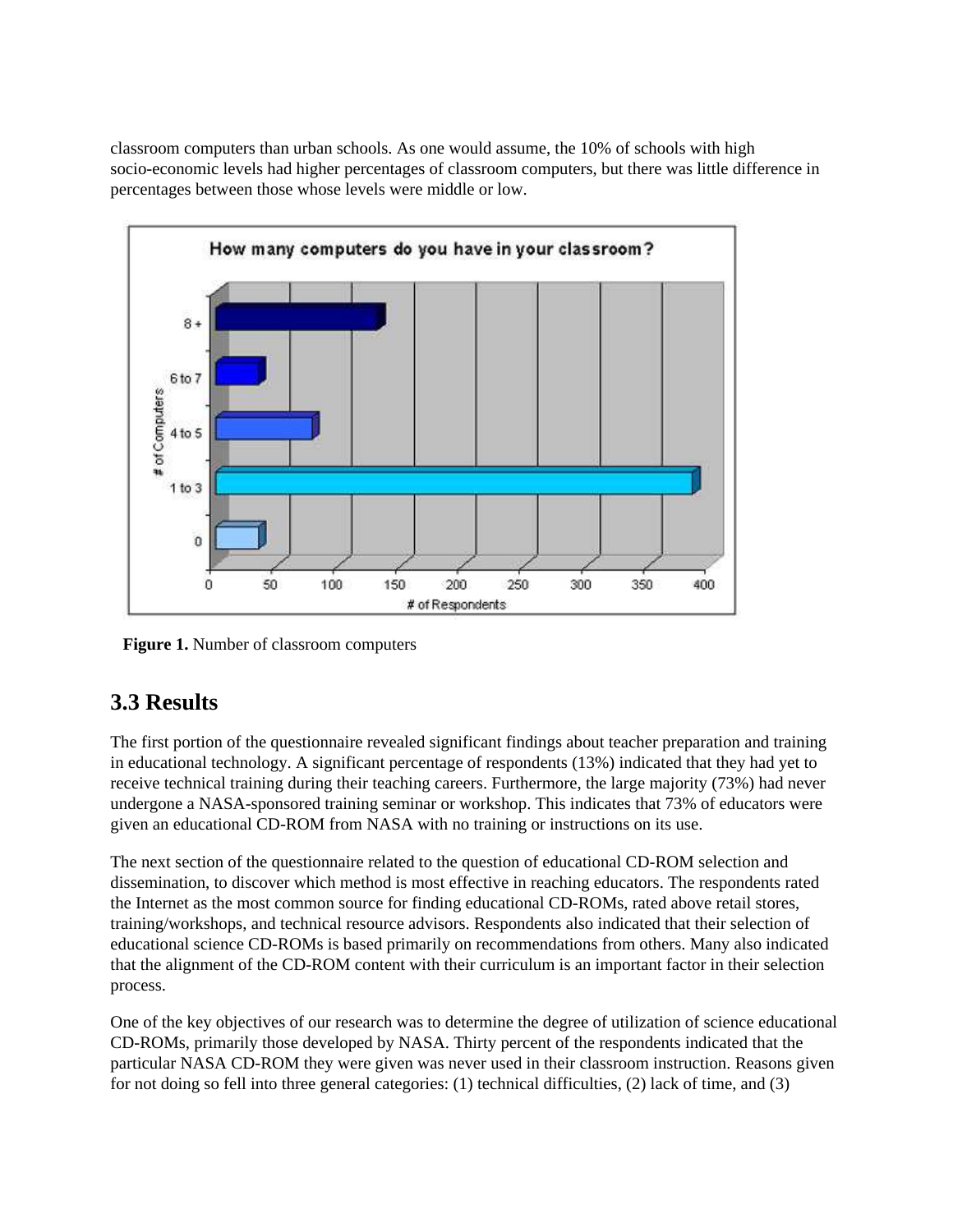general dissatisfaction with the CD-ROM. This dissatisfaction includes complaints that the CD-ROM did not align with their curriculum, that it was not appropriate for their grade level, and that it was difficult and time-consuming to use. Others expressed that they were impressed with the CD-ROM, but did not have the hardware capability to use it with their entire class.

In contrast, seventy percent of respondents indicated that they had used the CD-ROM in instruction at least once. Some of these continued to make regular use of the CD-ROM in instruction. When asked which factors contributed to sustained use of an educational CD-ROM, respondents indicated that it depends primarily on whether or not the CD-ROM promotes learning for their students. Other indicators of sustained use include the ability to integrate easily into the curriculum, interactivity, accuracy of science content, allowance of individual student usage, and capability for assessment.

When asked whether CD-ROMs should be developed for use by the teacher (a "Teacher Resource CD-ROM") or for direct student use (an "Interactive Lesson CD-ROM"), the majority of respondents (67%) indicated that they prefer CD-ROMs that are developed as a teacher resource. Respondents were also asked which format is the best delivery mechanism of content--CD-ROM or Web-based--assuming they have an Internet connection in their classroom. Figure 2 illustrates that respondents in this survey indicated that, given a choice, they prefer to use CD-ROMs in their instruction to the Internet. When asked which delivery mechanism is preferable for the CD-ROM tutorial, respondents indicated that they prefer them in supplementary booklets (49%) or on the CD-ROMs (46%) rather than via videocassette.



**Figure 2.** Do educators prefer CD-ROMs or the Internet?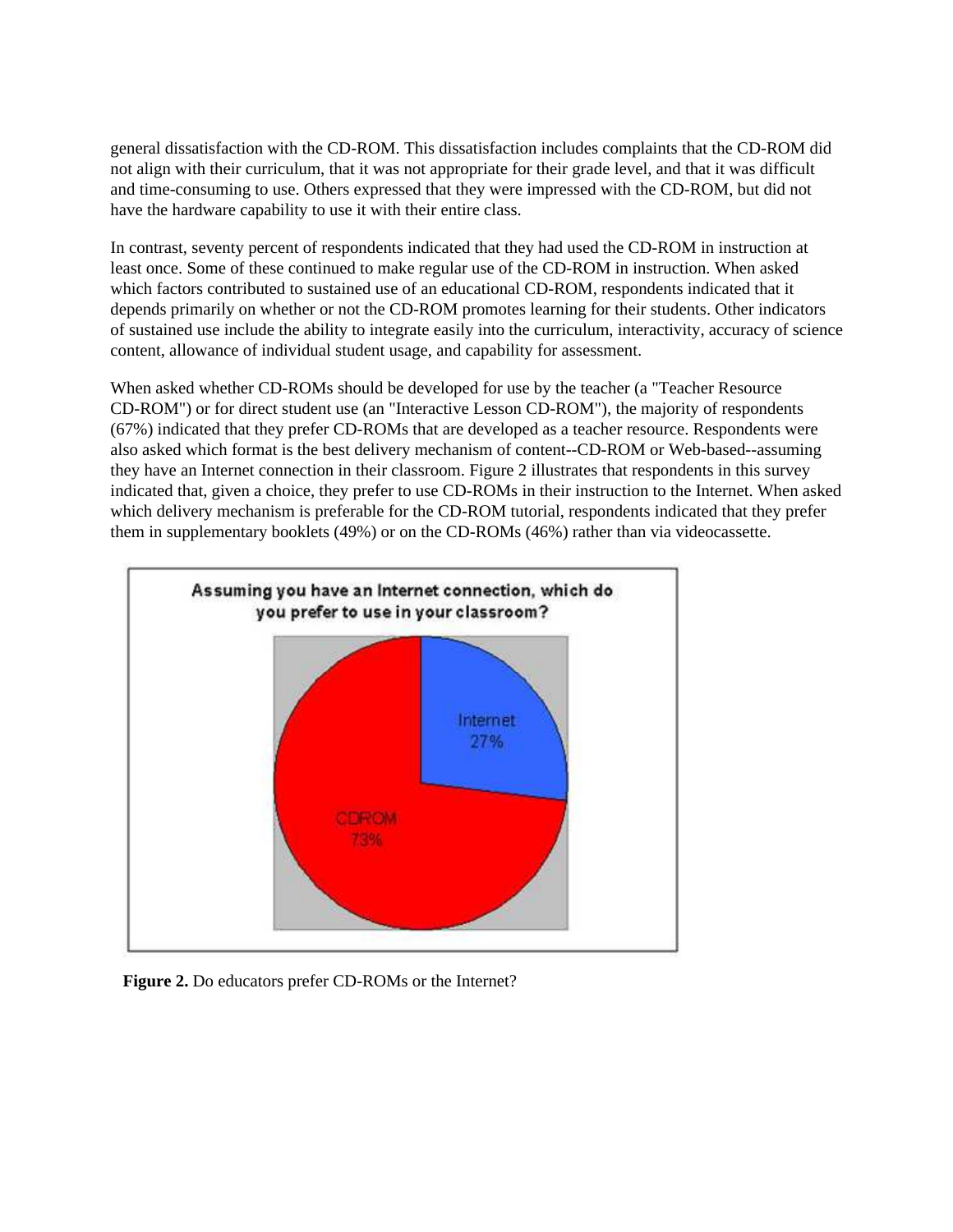#### *3.3.1 Case Study: "Visit to an Ocean Planet" CD-ROM*

The latter part of the questionnaire focused on the particular NASA educational CD-ROM that each respondent was given. For the purposes of this paper, only the results from the group of respondents that received the NASA *Visit to an Ocean Planet* CD-ROM is reviewed, based on the high volume of respondents from this population pool. The average preparation time required to use this CD-ROM was 4.07 hours, with responses ranging as high as 48 hours. The CD-ROM was used in classroom instruction an average of 10.1 times across respondents. The most popular classroom use of the CD-ROM was for *classroom demonstrations*, followed by *student research for projects*. Surprisingly, the CD-ROM was used least often as a computer lab activity.

Questions about the content of this particular CD-ROM revealed that educators seemed to be pleased with the science content included on the CD-ROM. Some other favorite aspects of the CD-ROM include the multimedia segments, the interactive components, the real-world connections to science, and the ease of use. However, many respondents indicated that they were dissatisfied with the CD-ROM content's lack of alignment with their required curriculum. Results also indicated that while the educators themselves found the CD-ROM content to be interesting, it did not always keep their students' interest. However, the qualitative data indicated that many educators were pleased with the CD-ROM's ability to keep their students' interest.

## **3.4 Discussion**

The results of this study indicate that many educators are indeed satisfied with and making use of the science CD-ROMs they have received. However, the low usage of these CD-ROMs in the classroom indicates that there is certainly room for improvement. While educators respond favorably to the depth and accuracy of science content and the exciting visuals that NASA has to offer through its educational CD-ROMs, other crucial factors must be taken into account to reach all science educators, rather than just the self-selected NASA-attentive population.

If one truly intends to produce an educational science CD-ROM that will be utilized to its fullest extent, the preceding considerations must be taken into account. It will be necessary for many educational CD-ROM developers to take a step back and begin to consider the seemingly insurmountable barriers their customers face. When considering the preceding obstacles in the educational CD-ROM development process, producers will begin to set precedence for appropriate educational CD-ROMs that help rather than hinder our nation's science educators.

Because of the limited time educators have at home and in the classroom, science CD-ROMs must be designed in such a way that they require a minimal amount of time to prepare for instruction, and they must be simple enough to be used quickly in the classroom. The dissemination of these CD-ROMs is also crucial, and requires an appropriate strategy to reach the majority of educators who choose CD-ROMs based on word of mouth, and to ease the burden of locating and identifying the CD-ROMs for those who search on their own. Disseminating CD-ROMs through training or workshops is the optimal method for ensuring their use. Cost is also a crucial factor that developers must consider, understanding that science educators generally have little or no money to spend on classroom materials. Educational CD-ROMs must be designed so that they can be used with a limited number of computers, as well as with old, slow, unreliable hardware, or again they will have a minimal chance of being used.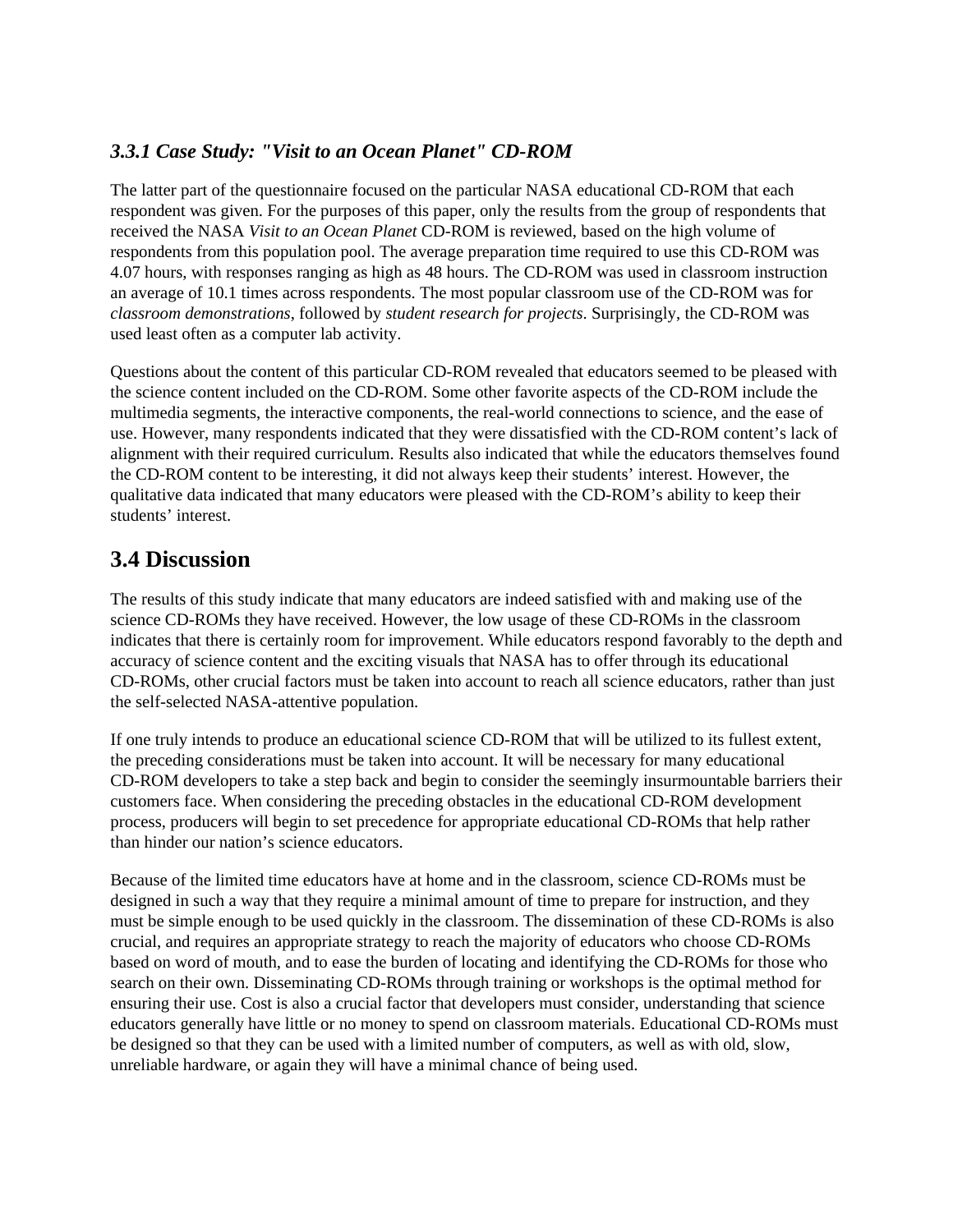Due to the pressure of required curriculum and high stakes testing that educators face, the content of the CD-ROM must be correlated with the science curriculum standards to which teachers must adhere, and should be standards-based and appropriate to replace the required science curriculum. By the same token, it is vital that the CD-ROM contains appropriate content that is scientifically accurate and educationally valuable, and that results in measurable student progress. The CD-ROM also must offer some level of interactivity that allows students to participate, become engaged, do something with what they have learned, and provide an assessment and feedback on their progress.

## **4. CONCLUSION**

The intent of this paper is to offer research-based recommendations for educational science CD-ROM developers who truly wish to improve the state of education. A close examination of the preceding obstacles, which impede greater utilization of digital content, is a vital step in the development of all educational science CD-ROMs and will dramatically increase their effectiveness in our nation's schools. Once these factors have been taken into account, widespread use of the CD-ROM program cannot be ensured, but its likelihood will increase dramatically.

## **References**

Anderson, R. E., & Ronnkvist, A. 1999, The Presence of Computers in American Schools, *Teaching, Learning, and Computing: 1998 National Survey, Report #2*, Irvine: University of California, Irvine Center for Research on Information Technology and Organizations.

Archer, J. The Link to Higher Scores. [71 paragraphs], *Education Week on the Web [Online serial]*, May 1998. Available at http://www.edweek.org/sreports/tc98/ets/ets~n.htm.

Becker, H. 1999, Conditions of Professional Use and Teacher-Directed Student Use, *Teaching, Learning, and Computing: 1998 National Survey, Report #1*, Irvine: University of California, Irvine Center for Research on Information Technology and Organizations..

Cotton, K. 1999, *Computer Assisted Instruction*, School Improvement Research Series (10), 1.

Cuban, L. 2000, *Taking Stock: What Does the Research Say About Technologys Impact on Education? [Online]*, Available at http://www.edtechnot.com/notcuban.html.

Education Market Research 1999, *Technology Counts 99*, N.Y.: Rockaway Park.

Education Market Research 2000, *Technology Counts 00: The New Divide [Online]*, Available at http://www.edweek.org/sreports/tc01/.

Ehrmann, S. 2001, Improving the Outcomes of Higher Education: Learning From Past Mistakes [Online], Available at http://www.tltgroup.org/resources/Visions/Improving\_Outcomes.html.

Fatemi, E. 1999, Building the Digital Curriculum: Summary [Online], Available at http://www.edweel.org/sreports/tc99/articles/summary.htm.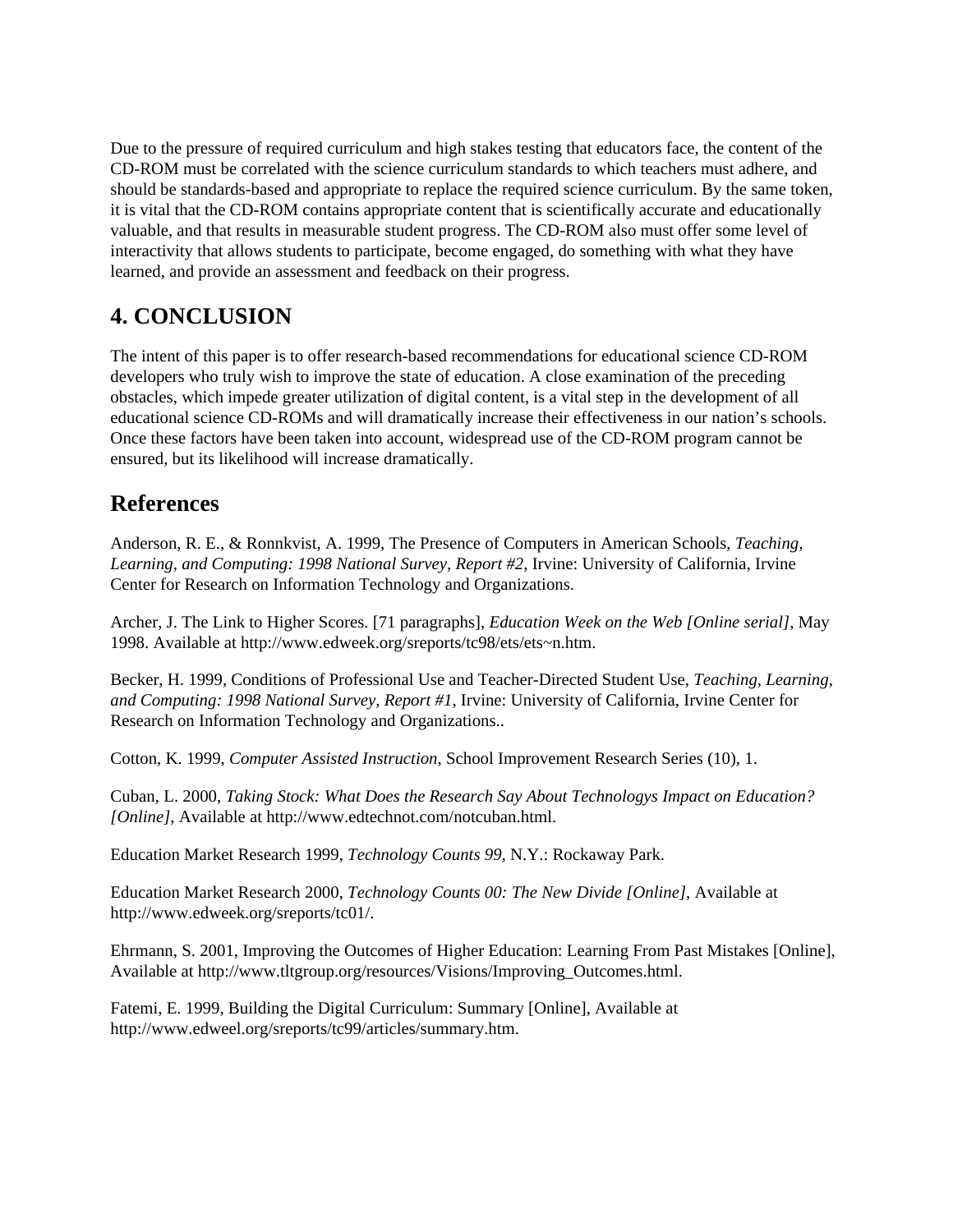Goldman, S., Cole, K., & Syer, C. 1999, The Technology/Content Dilemma, *Proceedings of The Secretarys Conference on Educational Technology [Online]*, Available at http://www.ed.gov/Technology/TechConf/1999/whitepapers/paper4.html.

Gooden, A. 1996, *Computers in the Classroom*, New York: Thomson Multimedia Resource Inv.

Hawkins, B. 2001, personal communication July 4, 2001.

Hoff, D. 1999, Digital Content and the Curriculum. [79 paragraphs], *Technology Counts 99 [Online serial]*, September 1999, available at http://www.edweek.org/sreports/tc99/charts/curr-c2.htm.

Lawton, M. Making the Most of Assessments. [36 paragraphs], *Education Week on the Web [Online serial]*, May 1998, available at http://www.edweek.org/sreports/tc98/cs/cs9.htm.

Market Data Retreival 2000, Technology in Education 2000 [Online], Available at http://www.schooldata.com/reports.html#tech.

Marsh, J., Ringstaff, C., & Yocam, K. 1996, Integrating Technology into Classroom Instruction: An Assessment of the Impact of the ACOT Teacher Development Center Project, *Apple Classroom of Tomorrow Research*, 33.

McKenzie, J. 1999, Scoring High with New Information Technologies, *The Educational Technology Journal*, 8(7), 1.

Milken Family Foundation. 1999, *Survey of Technology in the Schools*, New York: Milken Family Foundation Inc.

Peters, L. 2000, Joining Forces, T.H.E. Journal, 9, 5.

Pompea, S., & Morrow, C. A. 2000, *So You Want to Make an Educational CD-ROM? Ten Basic Questions to Consider*, Tucson, AZ: Pompea and Associates.

Potter, C. 2001, Teachers Desire Technology Applications, *Publishers Resource Group*, 12(5), 2.

Potter, C. 2001, Publishers Face Challenges in Delivering Electronic Content, Publishers Resource Group, 13(1), 2.

Rath, A. 1999, Conclusion: The Need for Systematic Educational Computing R&D, In *Journal of Research on Computing in Education*, Available at http://www.iste.org/Publishing/JRCE/Vol32/issue2/articles/conclusion.html.

Ravitz, J., Wong, Y., & Becker, H. 1999, Report to Participants, *Teaching, Learning, and Computing: 1998 National Survey, Report #3*, Irvine: University of California, Irvine, Center for Research on Information Technology and Organizations.

Rowand, C. 2000, Teacher Use of Computers and the Internet in Public Schools, In *U.S. Department of Education, National Center for Educational Statistics 2000 [Online]* , Available at http://nces.ed.gov.